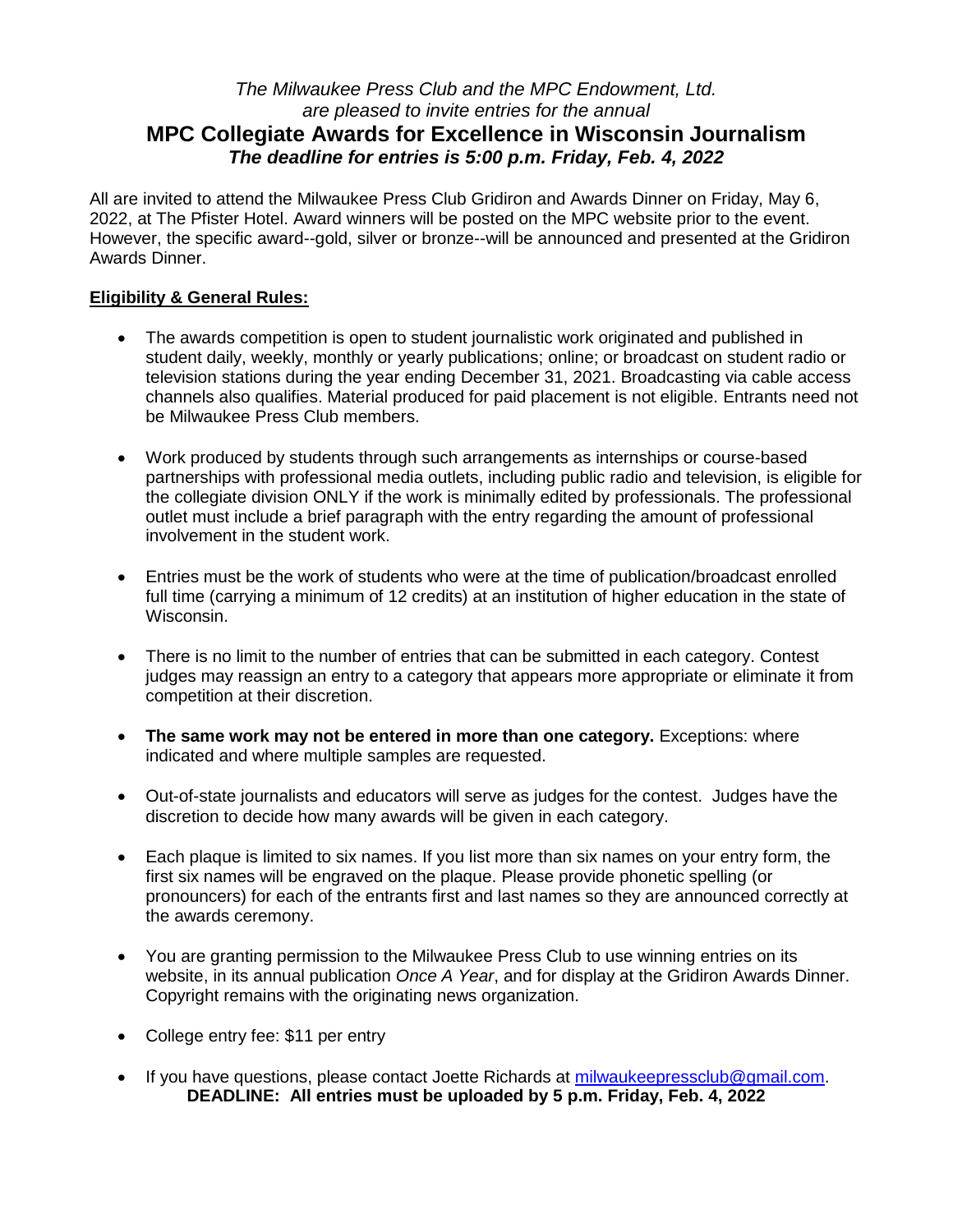# **Format Instructions:**

The MPC Awards for Excellence in Wisconsin Journalism Contest has been moved to a system that is entirely Internet based. You can simply upload your Word document, PDF, jpeg or URL. For video submit your URL. URL must be active during the judging period. **You must be logged in before you can upload your entries.** If you do not have a login you must create one.

We encourage you to submit your entries where the content fits.

# **Print**

Word document, PDF, screen grab or URL may be used. Stories, features and columns must be submitted in their entirety.

### **Visual Journalism**

PDF, jpegs or screen grabs must be submitted. Story accompanying the work may be attached, but judging will be based on photographic excellence.

### **Online**

For all online categories, entrants should include a website URL address, a direct link or a screen grab from 2021.

### **Video**

Entrants should designate the URL address. Anchor lead-ins to packages are permissible. It is advisable to delete commercials. Entries should not exceed 15 minutes unless otherwise noted. Time limits should reflect original; in other words, no re-editing of segments, anchor intros, etc. Lifts are allowed. You may also submit a link to the full length version for judge's optional review.

# **Audio**

Entrants should designate URL address where the content can be found. Anchor lead-ins to packages are permissible. It is advisable to delete commercials. Entries should not exceed 15 minutes unless otherwise noted; in other words, no re-editing of segments, anchor intros, etc. Lifts are allowed. You may also submit a link to the full length version for judge's optional review.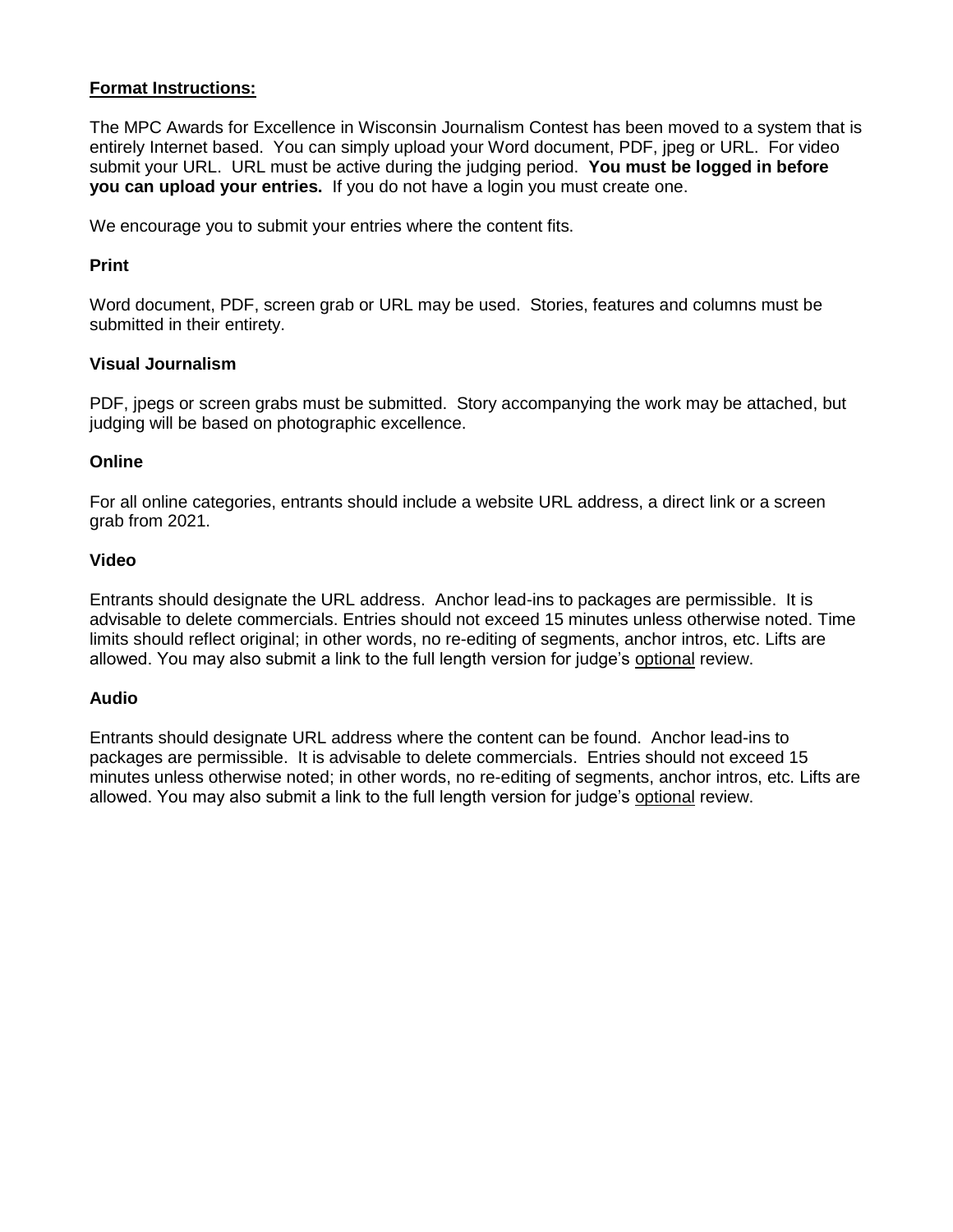#### **MPC Collegiate Awards for Excellence in Wisconsin Journalism Competition Categories**

# **Writing (Print or Online)**

**Best news story** (3 stories maximum) **Best long hard feature story** (approximately 1,500 words or more) **Best long soft feature story** (approximately 1,500 words or more) **Best short hard feature story** (less than 1,500 words) **Best short soft feature story** (less than 1,500 words) **Best sports story Best investigative reporting Best editorial or commentary**

# **Visual Journalism (any medium)**

**Best still photograph/photos** (print or online) (submit single photo or up to 3 related photos)

### **Audio (any medium)**

**Best news story single or ongoing** (3 stories maximum) **Best feature story Best sports story Best podcast (submit 3)** 

### **Video (any medium)**

**Best news story single or ongoing** (3 stories maximum) **Best feature story Best sports story Best newscast:** One newscast, no commercials **Best program, documentary or special** (not to exceed 60 minutes and no commercials)

#### **Online Exclusively**

**Best use of multi-media:** Submit a URL link to the web page that shows best use of multiple forms of media to enhance a feature or news story. Include a one-paragraph explanation of how these forms (which may include audio/video, interactive maps, rollovers, live streaming or other uses of technology) work together to enhance the story's value. (Submit a maximum of 6 URLs.) **Best website design:** Entries will be judged on ease of use, navigability, search functionality, integration of share tools, appropriateness and quality of imagery and multimedia elements, and overall appeal. (Submit 3 screen shots and up to 5 URL of features on the website that show its navigability.) **Best local news or feature website**: (content driven) (Submit 3-5 URL examples of content on the website. This includes both written and visual forms.) **Best blog** (Submit 5 URL blog posts.) **Best news story Best hard feature story Best soft feature story Best sports story Best investigative reporting Best editorial or commentary Best journalistic use of social media to tell or enhance a story** (submit URL for your post or threads to the story, do not submit overall feed)